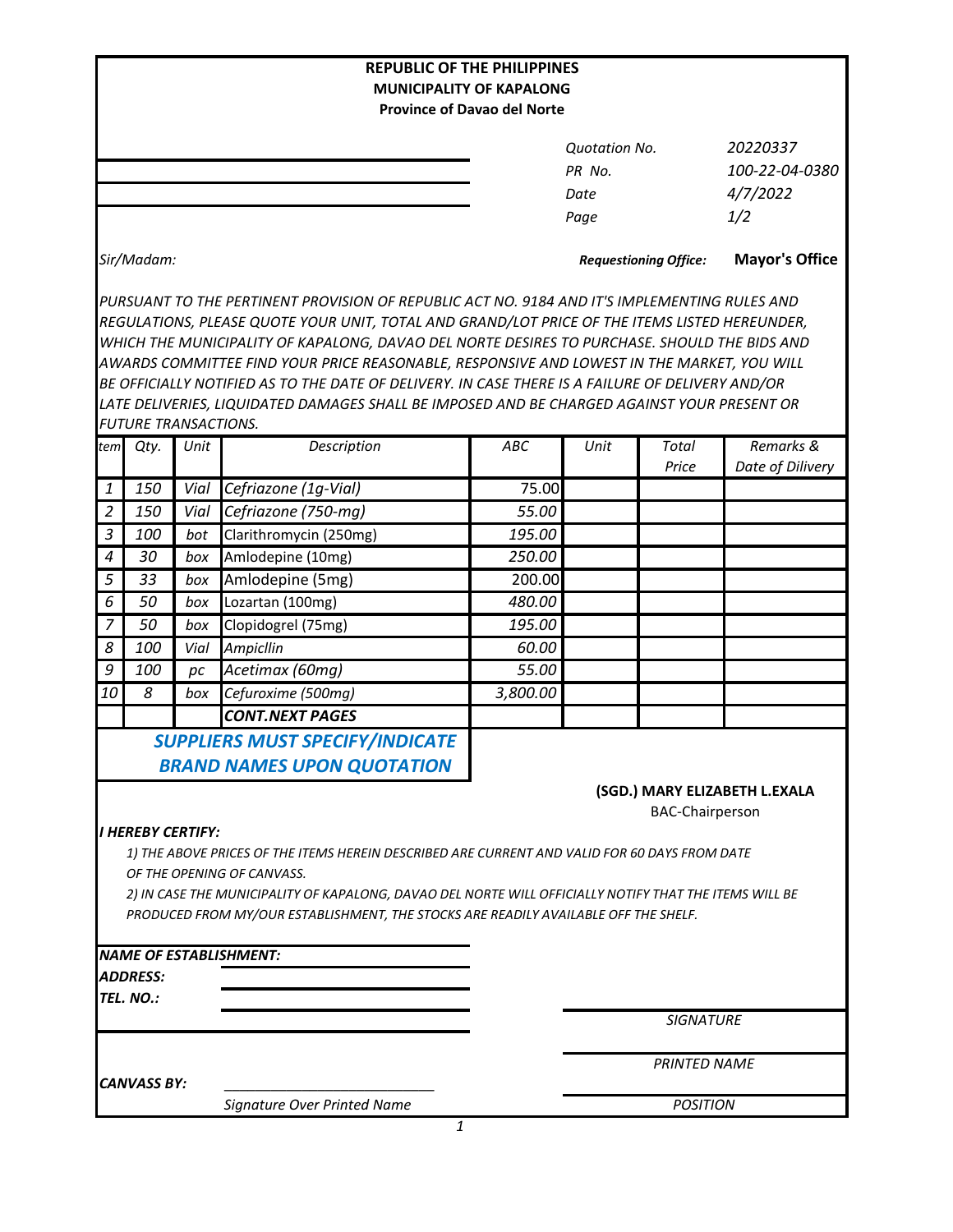| <b>REPUBLIC OF THE PHILIPPINES</b>                                                            |                                                                                              |      |                                                                                                        |                                    |                      |                              |                               |  |  |  |  |  |
|-----------------------------------------------------------------------------------------------|----------------------------------------------------------------------------------------------|------|--------------------------------------------------------------------------------------------------------|------------------------------------|----------------------|------------------------------|-------------------------------|--|--|--|--|--|
| <b>MUNICIPALITY OF KAPALONG</b>                                                               |                                                                                              |      |                                                                                                        |                                    |                      |                              |                               |  |  |  |  |  |
|                                                                                               |                                                                                              |      |                                                                                                        | <b>Province of Davao del Norte</b> |                      |                              |                               |  |  |  |  |  |
|                                                                                               |                                                                                              |      |                                                                                                        |                                    | <b>Quotation No.</b> |                              | 20220337                      |  |  |  |  |  |
|                                                                                               |                                                                                              |      |                                                                                                        |                                    | PR No.               |                              | 100-22-04-0380                |  |  |  |  |  |
|                                                                                               |                                                                                              |      |                                                                                                        |                                    | Date                 |                              | 4/7/2022                      |  |  |  |  |  |
|                                                                                               |                                                                                              |      |                                                                                                        |                                    | Page                 |                              | 1/2                           |  |  |  |  |  |
|                                                                                               |                                                                                              |      |                                                                                                        |                                    |                      |                              |                               |  |  |  |  |  |
|                                                                                               | Sir/Madam:                                                                                   |      |                                                                                                        |                                    |                      | <b>Requestioning Office:</b> | <b>Mayor's Office</b>         |  |  |  |  |  |
|                                                                                               |                                                                                              |      | PURSUANT TO THE PERTINENT PROVISION OF REPUBLIC ACT NO. 9184 AND IT'S IMPLEMENTING RULES AND           |                                    |                      |                              |                               |  |  |  |  |  |
| REGULATIONS, PLEASE QUOTE YOUR UNIT, TOTAL AND GRAND/LOT PRICE OF THE ITEMS LISTED HEREUNDER, |                                                                                              |      |                                                                                                        |                                    |                      |                              |                               |  |  |  |  |  |
|                                                                                               | WHICH THE MUNICIPALITY OF KAPALONG, DAVAO DEL NORTE DESIRES TO PURCHASE. SHOULD THE BIDS AND |      |                                                                                                        |                                    |                      |                              |                               |  |  |  |  |  |
|                                                                                               |                                                                                              |      | AWARDS COMMITTEE FIND YOUR PRICE REASONABLE, RESPONSIVE AND LOWEST IN THE MARKET, YOU WILL             |                                    |                      |                              |                               |  |  |  |  |  |
|                                                                                               |                                                                                              |      | BE OFFICIALLY NOTIFIED AS TO THE DATE OF DELIVERY. IN CASE THERE IS A FAILURE OF DELIVERY AND/OR       |                                    |                      |                              |                               |  |  |  |  |  |
|                                                                                               |                                                                                              |      | LATE DELIVERIES, LIQUIDATED DAMAGES SHALL BE IMPOSED AND BE CHARGED AGAINST YOUR PRESENT OR            |                                    |                      |                              |                               |  |  |  |  |  |
|                                                                                               | <b>FUTURE TRANSACTIONS.</b>                                                                  |      |                                                                                                        |                                    |                      |                              |                               |  |  |  |  |  |
| tem                                                                                           | Qty.                                                                                         | Unit | Description                                                                                            | ABC                                | Unit                 | Total                        | Remarks &                     |  |  |  |  |  |
| No.                                                                                           |                                                                                              |      |                                                                                                        |                                    | Price                | Price                        | Date of Delivery              |  |  |  |  |  |
| 11                                                                                            | 8                                                                                            | box  | Amoxicillin (500mg)                                                                                    | 3,800.00                           |                      |                              |                               |  |  |  |  |  |
| 12                                                                                            | 38                                                                                           | box  | Metformin (500mg)                                                                                      | 350.00                             |                      |                              |                               |  |  |  |  |  |
| 13                                                                                            | 35                                                                                           | box  | Ascorbic Acid (500mg)                                                                                  | 450.00                             |                      |                              |                               |  |  |  |  |  |
| 14                                                                                            | 35                                                                                           | box  | Multivitamins + Iron                                                                                   | 150.00                             |                      |                              |                               |  |  |  |  |  |
| 15                                                                                            | 35                                                                                           | box  | Vitamin B-Complex (B1B6B12)                                                                            | 185.00                             |                      |                              |                               |  |  |  |  |  |
|                                                                                               |                                                                                              |      |                                                                                                        |                                    |                      |                              |                               |  |  |  |  |  |
|                                                                                               |                                                                                              |      |                                                                                                        |                                    |                      |                              |                               |  |  |  |  |  |
|                                                                                               |                                                                                              |      |                                                                                                        |                                    |                      |                              |                               |  |  |  |  |  |
|                                                                                               |                                                                                              |      |                                                                                                        |                                    |                      |                              |                               |  |  |  |  |  |
|                                                                                               |                                                                                              |      |                                                                                                        |                                    |                      |                              |                               |  |  |  |  |  |
|                                                                                               |                                                                                              |      | <b>TOTAL APPROVED BUDGET CONTRACT</b>                                                                  | 199,925.00                         |                      |                              |                               |  |  |  |  |  |
|                                                                                               |                                                                                              |      | SUPPLIER MUST SPECIFY/INDICATE                                                                         |                                    |                      |                              |                               |  |  |  |  |  |
|                                                                                               |                                                                                              |      | <b>BRAND NAMES UPON QUOTATION</b>                                                                      |                                    |                      |                              |                               |  |  |  |  |  |
|                                                                                               |                                                                                              |      |                                                                                                        |                                    |                      |                              | (SGD.) MARY ELIZABITH L.EXALA |  |  |  |  |  |
|                                                                                               |                                                                                              |      |                                                                                                        |                                    |                      | <b>BAC-Chairperson</b>       |                               |  |  |  |  |  |
|                                                                                               | <b>I HEREBY CERTIFY:</b>                                                                     |      |                                                                                                        |                                    |                      |                              |                               |  |  |  |  |  |
|                                                                                               |                                                                                              |      | 1) THE ABOVE PRICES OF THE ITEMS HEREIN DESCRIBED ARE CURRENT AND VALID FOR 60 DAYS FROM DATE          |                                    |                      |                              |                               |  |  |  |  |  |
|                                                                                               |                                                                                              |      | OF THE OPENING OF CANVASS.                                                                             |                                    |                      |                              |                               |  |  |  |  |  |
|                                                                                               |                                                                                              |      | 2) IN CASE THE MUNICIPALITY OF KAPALONG, DAVAO DEL NORTE WILL OFFICIALLY NOTIFY THAT THE ITEMS WILL BE |                                    |                      |                              |                               |  |  |  |  |  |
|                                                                                               |                                                                                              |      | PRODUCED FROM MY/OUR ESTABLISHMENT, THE STOCKS ARE READILY AVAILABLE OFF THE SHELF.                    |                                    |                      |                              |                               |  |  |  |  |  |
|                                                                                               |                                                                                              |      |                                                                                                        |                                    |                      |                              |                               |  |  |  |  |  |
|                                                                                               |                                                                                              |      | <b>NAME OF ESTABLISHMENT:</b>                                                                          |                                    |                      |                              |                               |  |  |  |  |  |
|                                                                                               | ADDRESS:                                                                                     |      |                                                                                                        |                                    |                      |                              |                               |  |  |  |  |  |
|                                                                                               | TEL. NO.:                                                                                    |      |                                                                                                        |                                    |                      |                              |                               |  |  |  |  |  |
|                                                                                               |                                                                                              |      |                                                                                                        |                                    |                      | <b>SIGNATURE</b>             |                               |  |  |  |  |  |
|                                                                                               |                                                                                              |      |                                                                                                        |                                    |                      |                              |                               |  |  |  |  |  |
|                                                                                               |                                                                                              |      |                                                                                                        |                                    | <b>PRINTED NAME</b>  |                              |                               |  |  |  |  |  |
|                                                                                               | <b>CANVASS BY:</b>                                                                           |      |                                                                                                        |                                    |                      |                              |                               |  |  |  |  |  |
|                                                                                               |                                                                                              |      | Signature Over Printed Name                                                                            |                                    |                      | <b>POSITION</b>              |                               |  |  |  |  |  |

*2*